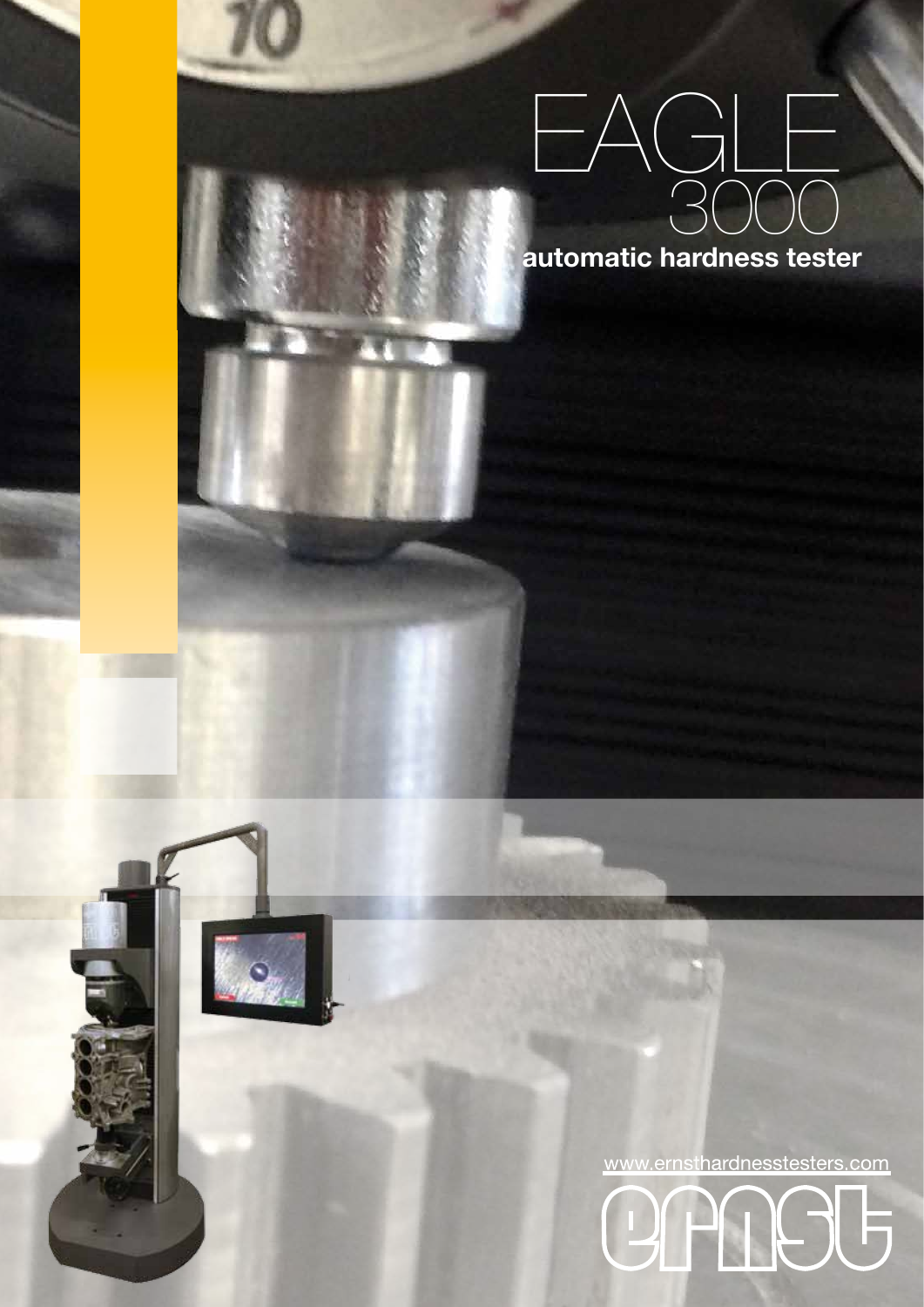EAGLE 3000 is a Brinell hardness tester that performs hardness testing with test forces in the range 306.5 N to 29420 N (from 31.25 to 3000 kgf) in accordance with the standard EN ISO 6506, ASTM E10 for Brinell tests and allows to easily select the test force.

During any test, in any moment, the operator can get back to the procedure, whether to continue with a test sequence, to perform a specific test or to start a new sequence.

- EAGLE 3000 is conceived to allow repairing and maintenance in a fast and easy way. just by removing the test head.
- The software allows a completely automatic measurement of all indentadions. Ē.
- The high precision 45° automatic rotating turret supporting penetrator and lenses allows m. to position exactly the impression's image on the screen for further measures.
- EAGLE 3000 is equipped with an integrated industrial PC with Windows platform, a 5MP Ethernet camera and a wide touch-screen.
- An additional display on the test head shows the applied load and loading time.
- EAGLE 3000 is endowed with an automatic safety system which can detect extraneous objects (eg. operators hand) and immediately retract the test head - along with a number of other safety systems studied for the operators protection (eg. test piece not correctly positioned on the anvil).
- EAGLE 3000 can send data to a printer or on a network. Every impression's image can be stored allowing a measure checking even a long time after the protocol emission or the data distribution through the net.
- EAGLE 3000 allows to set up the interface in English, French, German or Italian. Г. Further languages are available on request.

**Eagle 3000 is designed to test specimens with a wide range of shapes and dimensions.**



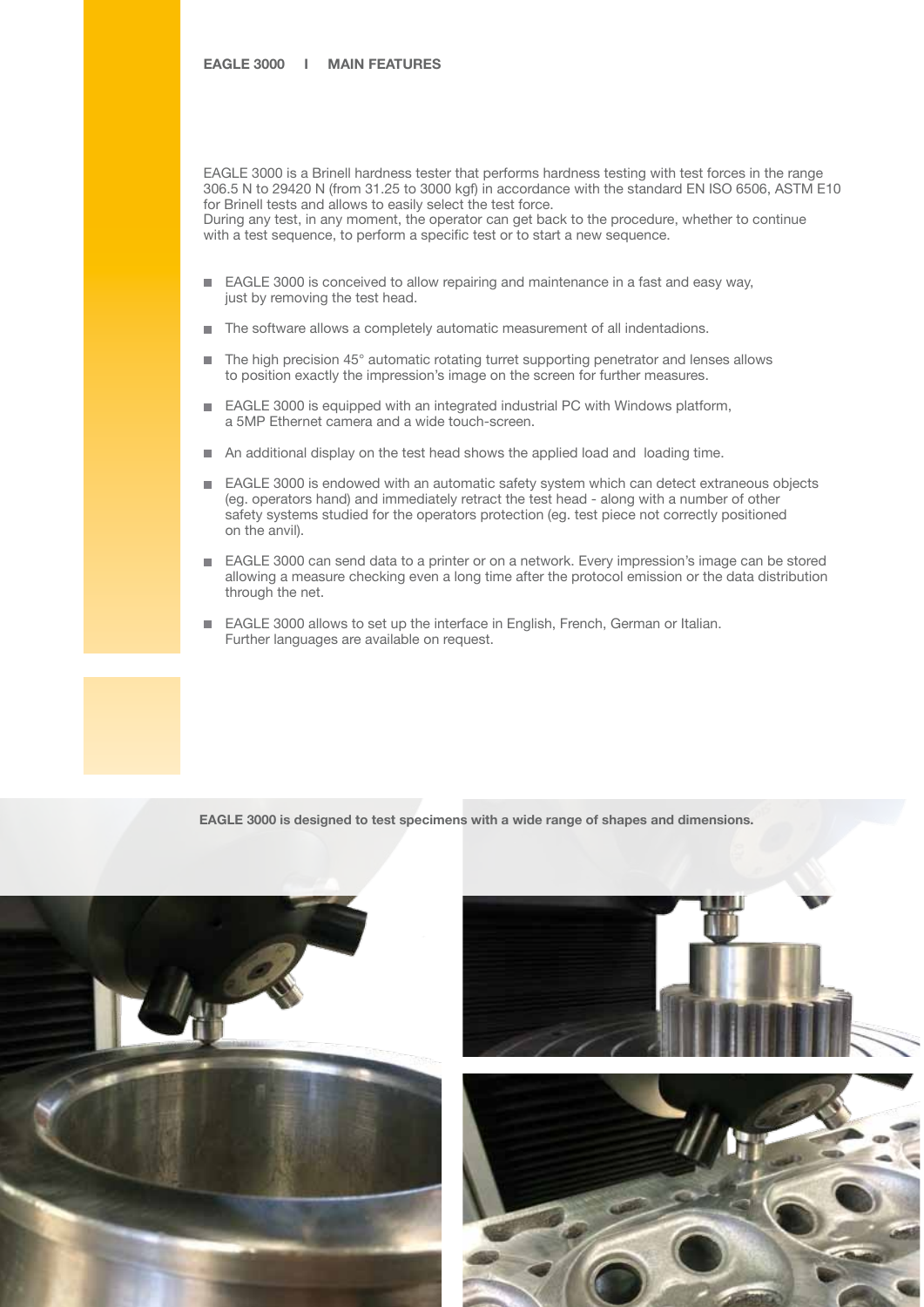## **STANDARD ACCESSORIes**

1 Objective lense 0.7x 1 Objective lense 3x 1 Brinell penetrator: ball 2,5mm 1 Brinell penetrator: ball 5mm 1 Brinell penetrator: ball 10mm 1 Brinell test block YAMAMOTO HB3000/10 1 Flat anvil ø 60mm 1 Flat anvil ø 120mm 1 V-anvil for rounds ø 12-90mm 1 V-anvil for rounds ø 27-200mm 1 Set of keys 1 Case for accessories

## **ACCESSORIes on request**

 Basements with dimensions on request Objective lenses with higher magnification

Spare balls Flat anvil ø 200mm Special anvils on request Kit of plugs for floor fixing USB printer with connection cable



**For EAGLE 3000 a whole range of anvils have been designed to measure easily a large variety of different pieces.**